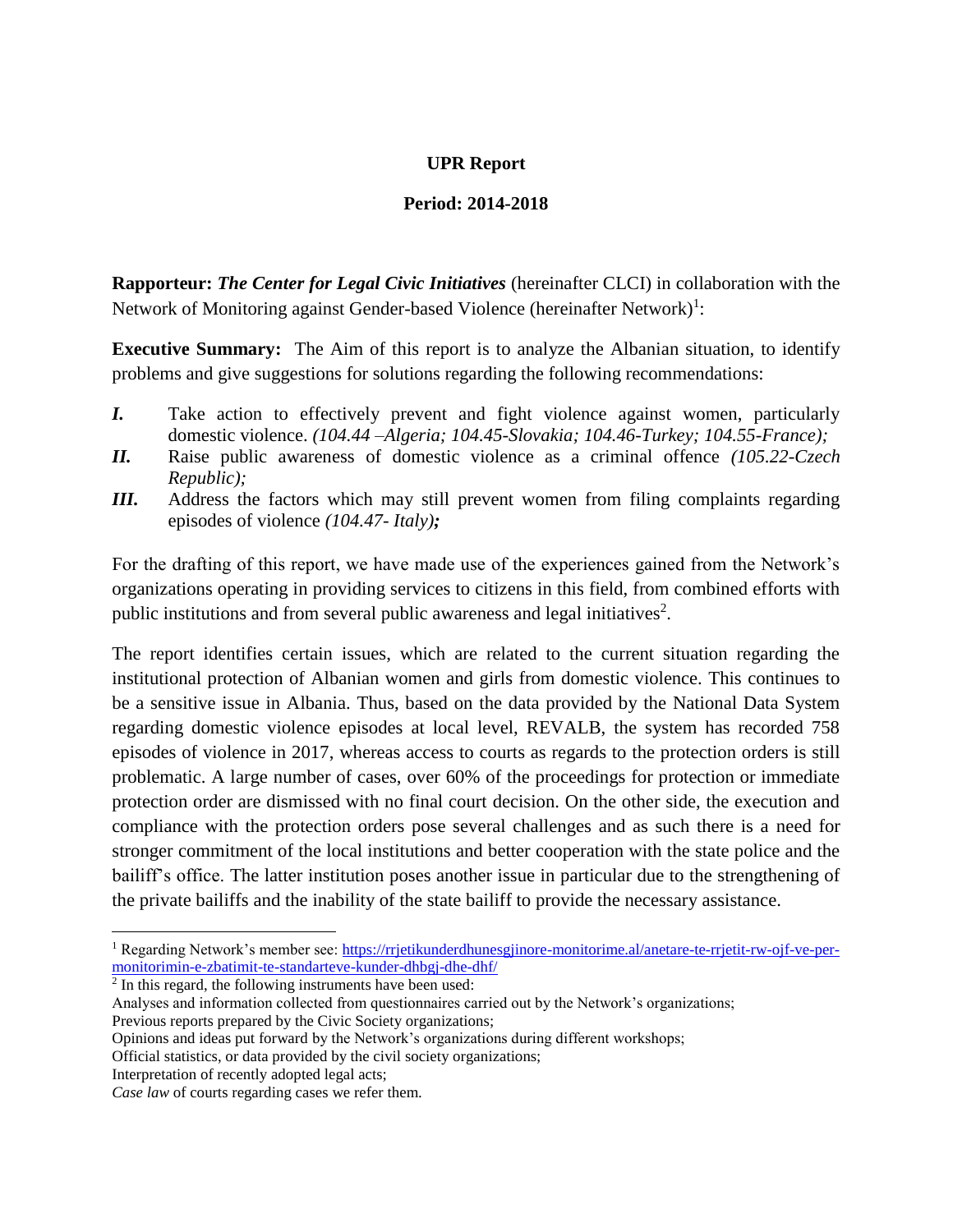The reports also identifies the absolute need for an increased efficiency of the local institutions involved in the offering of services such as prevention of domestic violence and the rehabilitation which is still unsatisfactory.

The report points out the need for a renewed grasp of the by-laws with the view to better implementation in regard to the victim of domestic violence. Furthermore, it singles out the commitment of the legislative bodies to improve the laws in force, but it highlights the need for a major attention given to the laws' enforcement by the law enforcement bodies.

The report identifies the need for accelerated measures for the implementation of the Judicial Reform because its sluggish pace has brought about gaps in the activity of the judicial institutions which in turn impact the citizens' access to the judiciary.

# **I. Take action to effectively prevent and fight violence against women, particularly domestic violence.**

- 1. The Albanian State has given due importance to two main courses of action: the reforming of legislation and the regulating of free legal aid. The 2015-2017 period is widely considered as the Period of Judicial Reform, which brought forth significant legal changes. Initially, domestic violence and violence against women were not included in the objectives of legislative reviews. Nevertheless, upon the special initiative undertaken by the female Members of Parliament and supported by the civil society organizations, these two issues were deemed in need for legislative reviews. The main aim here is the harmonization of the Albanian Legislation with the international standards<sup>3</sup> and its amelioration with the view of it becoming more feasible and effective. In this report we will focus only on analyzing the performance and efficiency of certain legal initiatives, which have a significant impact on protecting women from violence.
- 2. While participating the consultative process in the framework of the Judicial Reform, several civil society organizations presented tangible suggestions regarding legislative improvements with the view to find solutions to problems and deficiencies tackled during their work for protection from gender-based violence. In many cases, the proposals were taken into consideration and were reflected in the legislative content. What still poses concern for the civil society organizations is for these acts to be fully implemented and efficient. A great number of the new provisions provide for the facilitation and a more comprehensive implementation of the existing provisions, but they still need to be better understood under a new mindset and efficiently implemented by the competent bodies.

<sup>&</sup>lt;sup>3</sup> The main focus has been the harmonizing of the Albanian Legislation with the Instambul Convention (CAHVIO).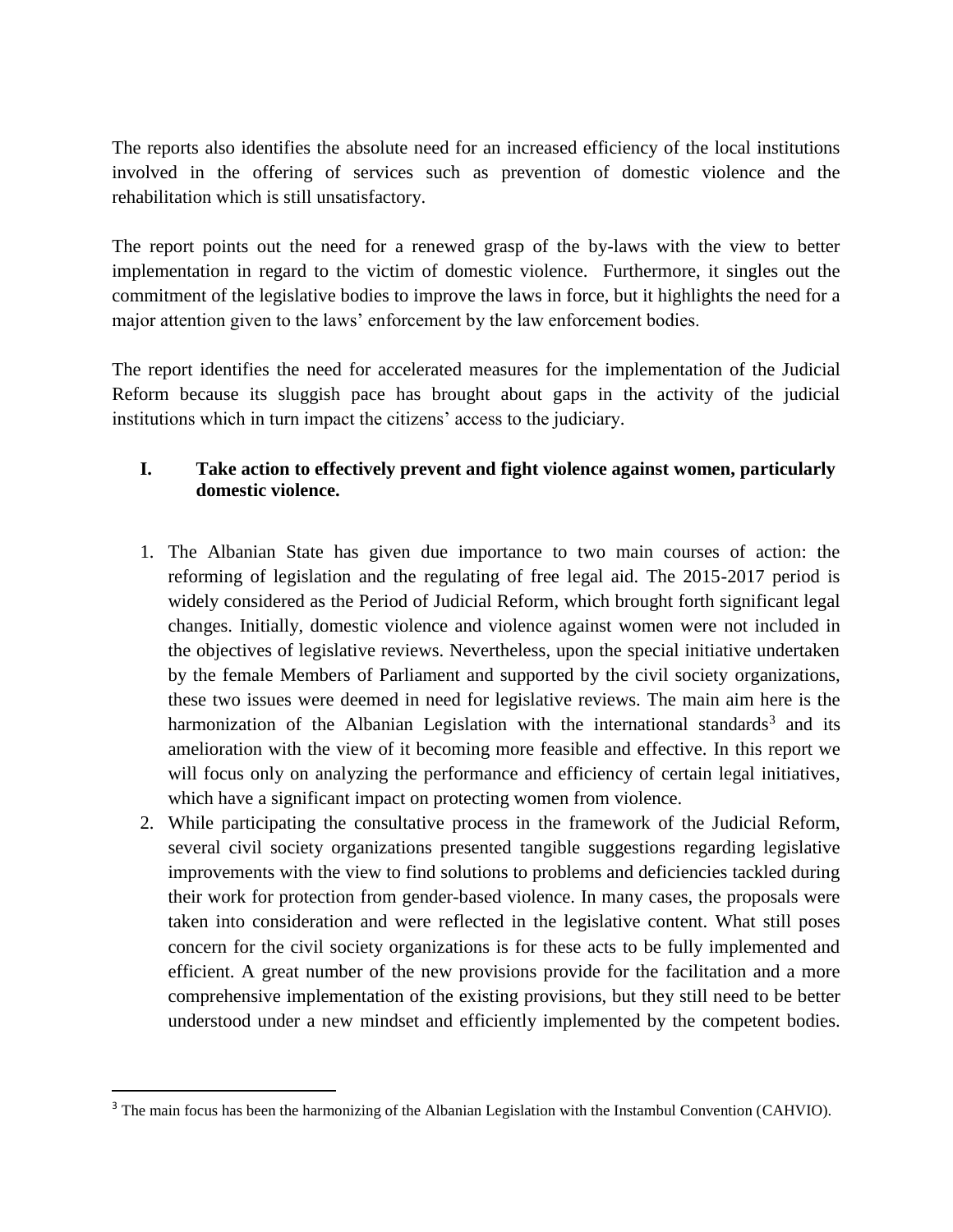Therefore, the initiatives which should be undertaken for a better implementation of these provisions are equally important.

- 3. "*The Criminal Procedure Code*" was updated and for the first time it stipulated the procedural rights of the victims during the criminal proceedings<sup>4</sup>. Those rights were harmonized with the standards of the EU Directive and the Council of Europe Convention<sup>5</sup>. The Code provides for special procedural rights for the women who are victims of trafficking and sexual violence. Furthermore, the cases regarding sexual assault on mature women, who previously have been prosecuted upon the accusing victim's request, now shall be handled ex officio. This is a first-time instance of the victim's procedural status during the criminal proceedings. Prior to this, the accusing victim could file the complaint while asking for compensation for the damage suffered due to the criminal offence. The latter has rarely been filed to the court and as far as the execution of court decisions is concerned, there has been no such a case.
- 4. The civil society organizations are still concerned regarding the fact that the judiciary should assume a more amicable attitude especially when it comes to the victims of trafficking or sexual assault. Such an issue is raised based on the experience of the civil society organizations operating in this field. They have identified cases of victims being treated with contempt while showing no affability. Targets of such a contemptuous behavior were not only the victims, but their lawyers, and social workers as well;
- 5. There have been cases when it was impossible to file a request to the competent bodies for compensation for moral and material damage due to the expenses such a filing would incur. In the cases when the right to compensation was granted by the court, there is no executed decision due to the gaps in the law and/or the inaccurate understanding of the respective legislation. We have also found the inadequate knowledge and disinterest of lawyers regarding the victims' rights to play a role here<sup>6</sup>. We think that the main factors leading to this situation are not only the gaps in the Law but the prejudices and stigmatization of victims<sup>7</sup>, which still persists, and the lack of effectiveness of the judiciary and the inability to execute court decisions $8$ .
- 6. Despite being amended, the Albanian legislation does not guarantee the victims' compensation. Article 36 of the "The Criminal Procedure Code"<sup>9</sup>, providing for the seizure of criminal proceeds, stipulates for the State to have sole and exclusive ownership over these assets. No state agency allows for the victims' compensation to be carried out

l

<sup>4</sup> See: Law no. 35/2017, The Criminal Procedure Code of the Republic of Albania", AS AMENDED

<sup>5</sup>Directive 2012/29/EU of the European Parliament and of the Council of 25 October 2012 establishing minimum standards on the rights , support and protection of victims of crime, and replacing Council Framework Decision 2001/220/JHA & Council of Europe Convention on Action Against Trafficking in Human Beings, ratified by Law 9642, dated 20.11.2006.

<sup>6</sup> From the monitoring of the court decisions during this period of time in Tirana, and based on the experience of our organizations, we have identified a small number of requests filed for victims' compensation.

<sup>7</sup> CLCI, Report, "Promotion of the rights of trafficked persons in Albania", Tirane 2015, p. 81.

<sup>8</sup> The court decision granting compensation to the trafficking victim D.S. has not been executed since 2014, when it has become final.

<sup>9</sup> The law no. 7895, dated 27.01.1995, as amended.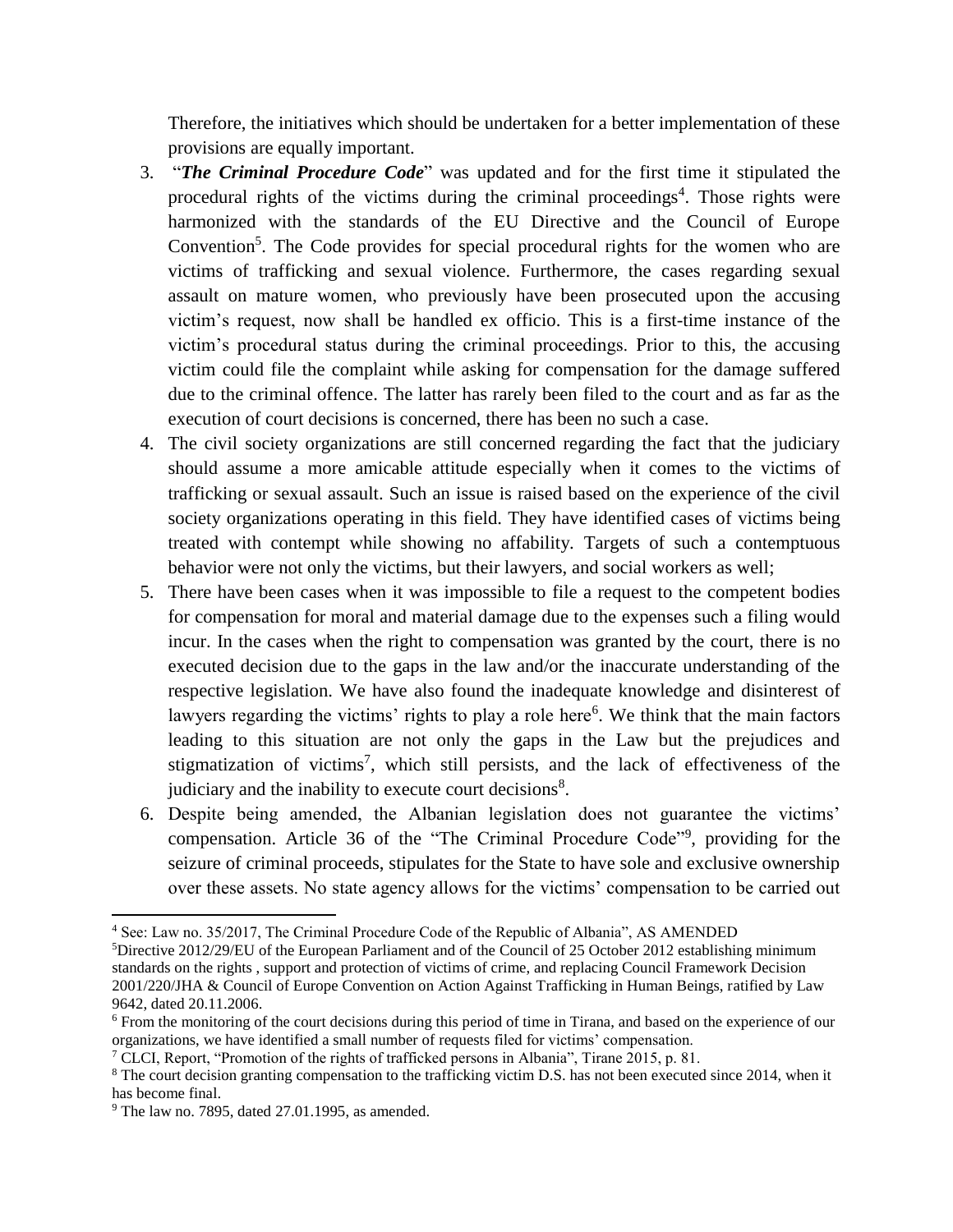under this provision. Even though other  $laws^{10}$ , provides for the compensation for the victims of organized crime and trafficking to the extent determined by judicial decision, there is no individual compensation for victims of trafficking allocated from this fund.<sup>11</sup> Such an entitlement is not thoroughly understood by courts as well, which in turn should reflect more accuracy in the decisions they take, regarding the methods of victims' compensation, in order for their execution to be more feasible. Despite the fact that several suggestions were provided by the Network's organizations during the consultative process preceding the Judicial Reform aiming at the legislation's harmonization in this regard, they were only partly taken into consideration without getting to the heart of the matter. $^{12}$ .

- 7. **The Law** "*On measures against violence in family relations*" 13 , has been amended bringing about important improvements to a more efficient implementation. For the first time it provides for the issuing of *The Emergency Protection Order* by the State Police. It also aims at strengthening the emergency protection in cases of immediate danger, within the first 48 hours, and at improving the efficiency of instruments used by the police. In this framework, the Council of Ministers's obligation is to adopt the standards for the victims' of sexual assault, (Article 7, "Duties of Other Responsible In-Line Authorities), as well as other related by-laws. The fact that the law provides for the persons in intimate relations, along with the cohabitating partners and people related by blood, shall help in broadening the spectrum of subjects asking for protection, especially for girls who are victims of violence inflicted by their boyfriends. Such a measure was indispensable, as there has been an increase in the number of cases reporting extreme violence and murdering of girls $^{14}$ .
- 8. **The new Law "On Free Legal Aid provided by the State**" 15 , is crucial in the judiciary access of the vulnerable people, such as the victims of violence. This law stipulates special provisions for the legal representation of victims of domestic violence and human trafficking. This law invalidated the previous one, which has failed to protect the vulnerable categories. Since March 2009, up to now, only a limited number of women who were victims of domestic and gender-based violence have filed for legal aid at the

further information see: [http://www.qag-al.org/ang/publication/statement\\_urgent.pdf](http://www.qag-al.org/ang/publication/statement_urgent.pdf)

<sup>&</sup>lt;sup>10</sup> The law no. 10 192, dated 03.12.2009 "On prevention and fight against organized crime and trafficking through preventive measures against property", as amended.

<sup>&</sup>lt;sup>11</sup> The Agency of the Administration of Confiscated and Sequestrated Assets in its reply to the CLCI dated 20.07.2018 (No.722/1 prot.), points our: "This is to inform you that your request filed to the AACSA is not under our jurisdiction".

<sup>&</sup>lt;sup>12</sup> These proposals were presented by the organizations under the 'Justice for All' Coalition, and by the experts of UNDP, Albania, regarding improvements to the Law no. 10 192, dated 3.12.2009 "On prevention and fight against organized crime, trafficking, corruption and other crimes through preventive measures against propoerty" as amended. In fact, improvements were made to the provisions regulating the fund allocated to the local bodies for the carrying out of their activities, but there was no change to the individual compensation to the victims of trafficking based on the court decisions.

<sup>&</sup>lt;sup>13</sup> Law no. 9669, dated 18.12.2006 "On measures agaist violence in family relations", as amended by law 7/2018. <sup>14</sup> In the six-month time frame, two female students were killed by persons claiming to be their boyfriends. For

<sup>15</sup> Law no. 111/2017.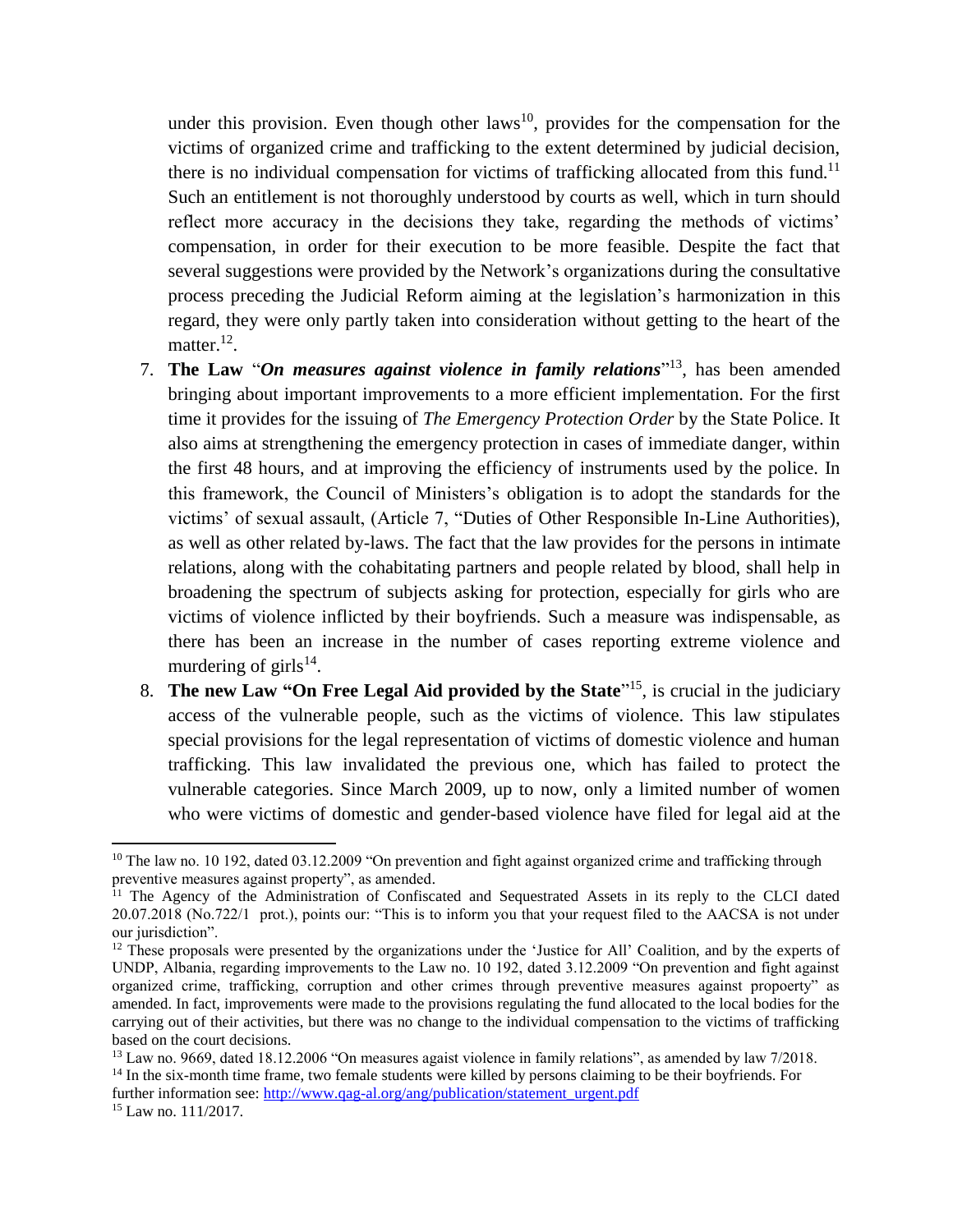State Commission for Legal Aid (SCLA). According to an analysis carried out by the Reporting NGOs, there are several reasons behind such reluctance in seeking help. There was a legislative misconception, which transformed the role of the SCLA from an administrative and managing body, in a case-reviewing body. There was a misconception regarding the cooperation with civil society organizations, which resulted to be sluggish and underplanned. The organizations have observed the victim's lack of trust in the state institutions in general; lack of information with regards to the operation of such a service, the burdensome check list of the documents necessary for filing a request for legal aid at SCLA, as well as the financial costs of procuring these documents; lack of accountability when it comes to the MoJ jurists responsible for fulfilling the demands for FLA, when in many cases have interrupted their work without finalizing the procedures. There is no list of qualified lawyers who shall offer this aid ex officio, whereas judges resort to the list of criminal lawyers when certain cases are filed. Furthermore, the legal clinics are not located in vicinity of the victims in need; there are not clinics attached to the district courts, but only at the Ministry of Justice. As a result the victims' access to free legal aid has been difficult.

- 9. The inefficiencies observed in the implementation of this law have been pointed out in many reports drafted by the civil society<sup>16</sup>, as well as in the EU progress reports on Albania.<sup>17</sup> We consider of vital importance the support and assistance of the civil society in free legal aid provision. We are firm in this conviction as the free legal aid has been used by the organizations in these last 20 years, while establishing a network of lawyers pertaining to the civil society who are specialized in this field. For the moment, we are drafting the by-laws, which are expected to regulate the cooperation between the Free Legal Aid Directorate and the Civil Society Organizations.
- 10. It is imperative for the State to support the civil society organizations regarding such an important issue. From a future perspective, we believe that this will enlarge the "market" of the organizations, which will have to face competition in order to provide certain services. In this regard, it is necessitated for a legal provision to allow for their being financially supported by the State through the SCLA at the core of this law, and pursuant to law<sup>18</sup>. Therefore, the coordination of the aid is very important, particularly for the implementation of fair procedures for the selection of those organizations, which through their lawyers, provide the best quality services.

#### **Suggested solutions to the above-mentioned issues:**

<sup>16</sup> *"Respecting the rights of Victims/Surivivors of Domestic Violence, in the Judicial Process under the court decisions in the Judicial District of Tirana*, for the 2016-2017 period; a HRDC study; TLAS, Report on the legal aid in Albania, Tiranë 2013.

<sup>17</sup> See: 2016 EU Progress Report on Albania: [https://ec.europa.eu/neighbourhood](https://ec.europa.eu/neighbourhood-enlargement/sites/near/files/pdf/key_documents/2016/20161109_report_albania.pdf)[enlargement/sites/near/files/pdf/key\\_documents/2016/20161109\\_report\\_albania.pdf](https://ec.europa.eu/neighbourhood-enlargement/sites/near/files/pdf/key_documents/2016/20161109_report_albania.pdf)

<sup>18</sup> See the law no.10 093, dated 9.3.2009 "*On the organizing and functioning of the civil society support agency"*, as amended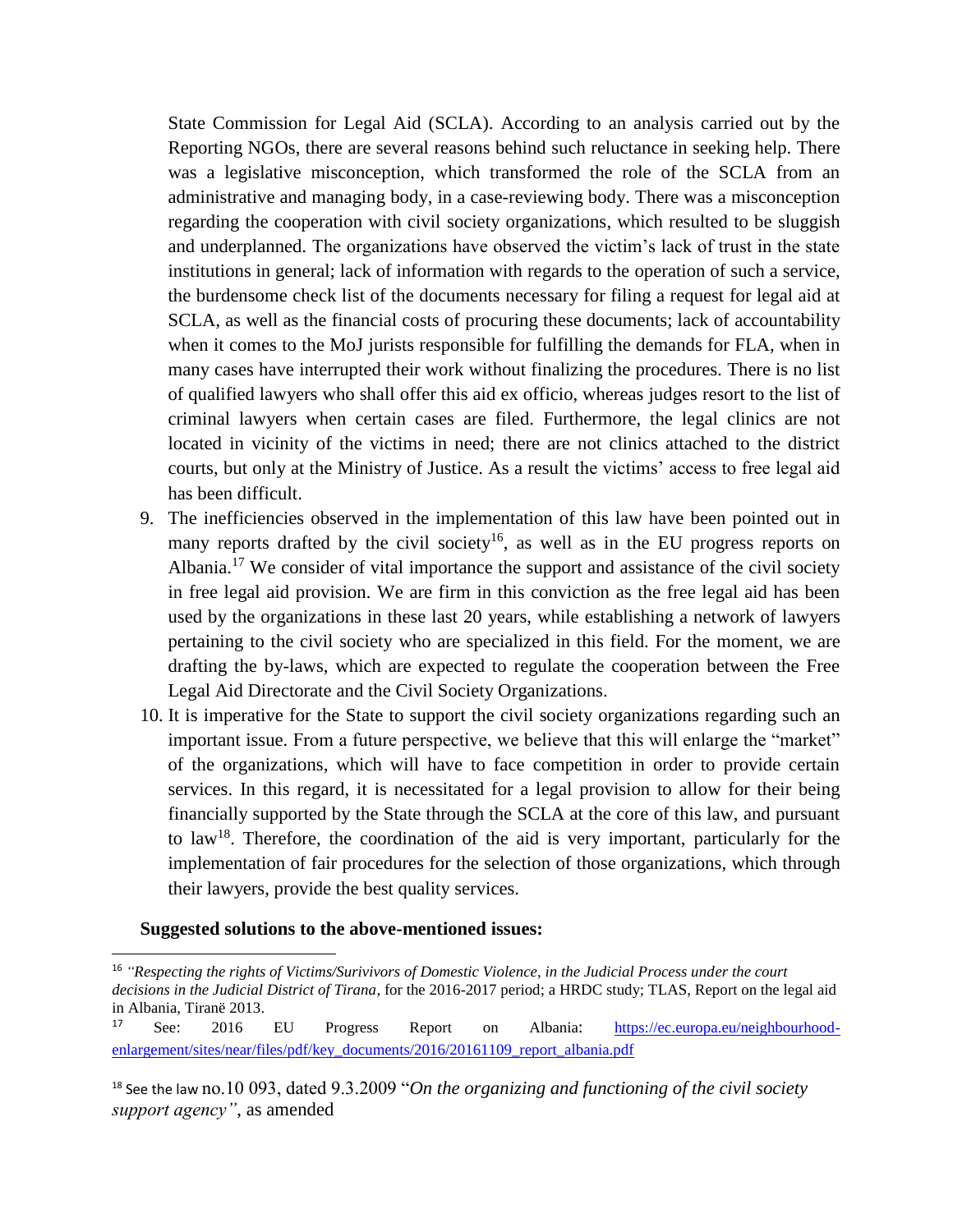- 11. The organizations have identified many problems related to the implementation of the law and the authorities' unaccountability as such. Therefore, we propose further intensification of the initiatives for a more efficient implementation of the new legislation, such as the improvement of the school curricula, launching of awarenessraising and legal education campaigns, continuation and planning of training activities with experts in the field, mainly with the court bailiffs, supporting the civil society organizations which offer services, etc.
- 12. Even though the adopted amendments are expected to improve the performance of the protection orders, it should be emphasized the fact that their scope is protection against violent acts within the context of family relations and this does not extend to other kinds of violent acts against women. Therefore, we fully support and demand that the obligation imposed on the Government by the Parliament to draft within two years the framework law for the prevention and fight against violence on women should be met.
- 13. It is necessary for the timely adoption of the by-laws pursuant to the amendments made to the law against domestic violence, as well as the law on the legal aid provided by the state, which are expected to regulate even the cooperation between the Free Legal Aid Directorate and the Civil Society Organizations.
- 14. We believe that there is a need for more initiatives that would improve the situation of law enforcement by the state police bodies. It is imperative to provide for clear protocols regarding the communication and coordination of activities among the state police, bailiffs' and social service offices at the municipality level. This allows for a more efficient implementation of the PO, their continuous monitoring and prevention of aggravated acts of domestic violence. It is important to correct the tendency of institutions issuing protection orders, which easily select the measure that removes domestic violence victims from their home accompanying them to the shelter, rather than deciding that the perpetrators leave the home.
- 15. We highly appreciate the attention paid by the Parliament to the issue of domestic violence, whose resolution it adopted sometimes ago.<sup>19</sup> We also highly value its engagement for the Civil Rights Defenders and the draft-resolution drafted with this regard<sup>20</sup>. Nevertheless, the steps to be taken for achieving the objectives and observing the principles set forth in the resolutions are equally important. As per their current status, such steps are sufficiently effective for raising public awareness, but they are inadequate when it comes to their efficient implementation.

<https://www.parlament.al/Files/Projekte/20180724095737Projektrezoluta%20V.Hysi.pdf>

 $\overline{a}$ 

<sup>&</sup>lt;sup>19</sup> See: Resolution on violence against women and on increasing the efficiency of the legal mechanisms for its prevention, adopted on 04.12.2017:

[http://www.qbz.gov.al/Botime/Akteindividuale/Janar%202017/Fletore%20212/REZOLUTE,%20date%204.12.2017](http://www.qbz.gov.al/Botime/Akteindividuale/Janar%202017/Fletore%20212/REZOLUTE,%20date%204.12.2017.pdf) [.pdf](http://www.qbz.gov.al/Botime/Akteindividuale/Janar%202017/Fletore%20212/REZOLUTE,%20date%204.12.2017.pdf)

<sup>&</sup>lt;sup>20</sup> Draft resolution for recognizing and supporting the activities of the agencies protecting the human rights, engaged in promoting, awareness-raising and protection of human right and fundamental freedoms, in strengthening the rule of law and in consolidating democracy; Tirane, on19 Korrik 2018: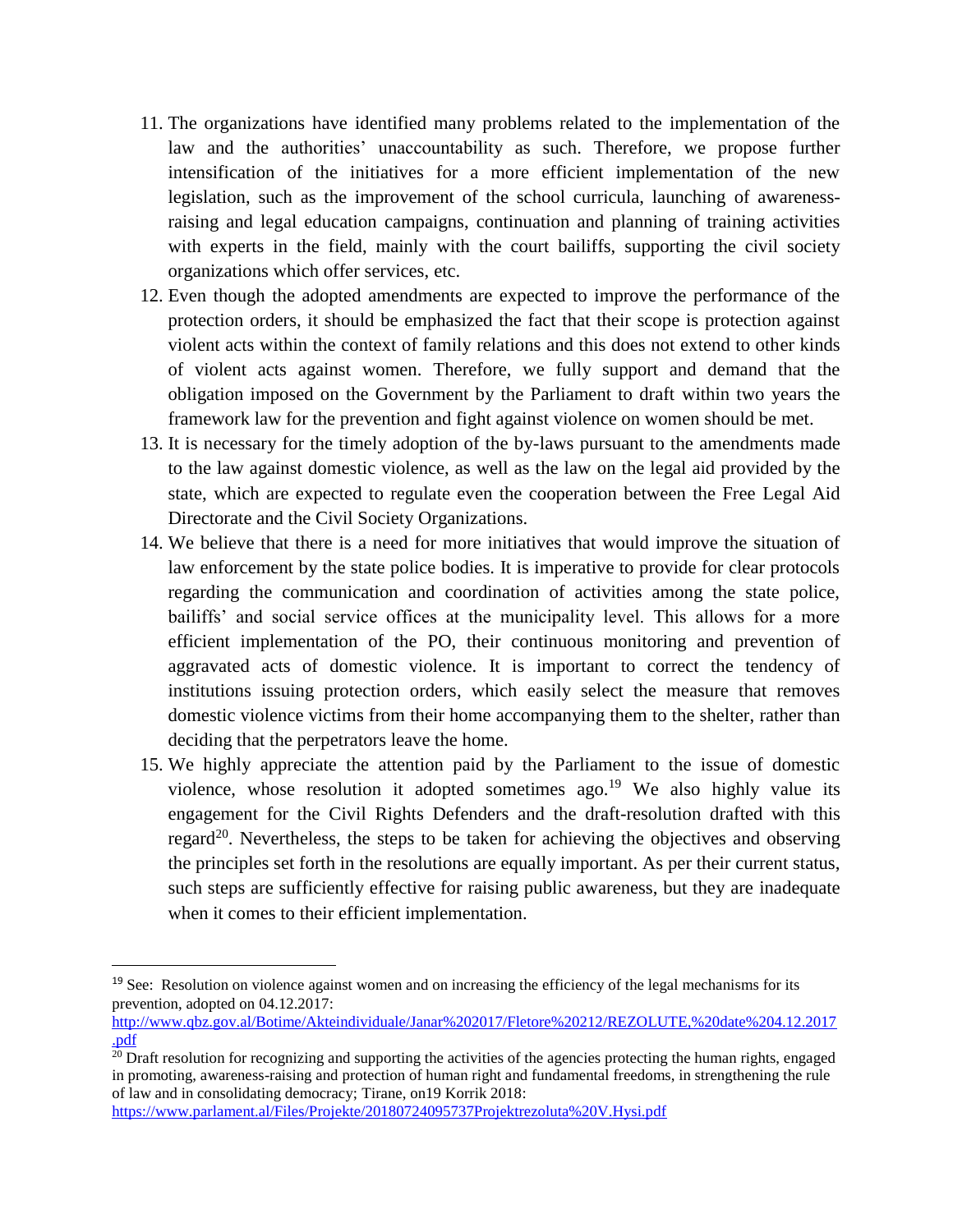16. The judges and prosecutors should continue the process of qualifications and awarenessraising with regard to the protection of victims of violence. For the moment there is an institutional halt due to the delays in the implementation of the Judicial Reform, which has started in Albania in the years 2015-16. As a result, the judiciary's administrative bodies are not established yet, and the operation of the existing bodies has drastically weakened. The Constitutional Court and the Supreme Court do not meet any longer for not being able to create a quorum<sup>21</sup>. The High Council of Justice and the High Council of Prosecutions have yet to be established. The judges and prosecutors are undergoing the vetting process. Under these circumstances, we demand to learn from the Government how it plans to avoid such gaps and to guarantee their accountability and qualification in this period of time.

## **II. Address the factors which may still prevent women from filing complaints regarding episodes of violence;**

- 17. By means of a thorough analysis of the factors that might refrain women from filing request for protection against domestic violence, we have identified subjective factors related to the subject and the mentality of women, as well as to the information regarding the respective rights. In this regard, there are many taboos, particularly in the rural areas. Actually, it is a fact generally acknowledged that the episodes of violence are reported more in cities<sup>22</sup>, than in villages and that the women who reside in rural areas face more barriers when it comes to filing complaints, be them subjective barriers or objective institutional barriers. The number of victims of violence is a total of 1038 persons, out of which 295 residing in the rural areas and 743 in the urban areas<sup>23</sup>. The Network's organizations raise their concern that the rural areas face more barriers *"due to the mindset which is still closed in these areas; due to the lack of information regarding rights; lack of access to free legal aid"*. The situation regarding the functioning of the institutions has impacted the geographical distribution and the number of complaints filed by victims of violence.
- 18. The objective factors are related to the incapacity of the institutions to provide services in due time while instilling trust in the individual. The organizations of this network have

l

<sup>21</sup> See: A. Anastasi, *Challenges for the Constitutional Court and Democracy in Albania*, <http://www.iconnectblog.com/2018/05/challenges-for-the-constitutional-court-and-democracy-in-albania/>

<sup>&</sup>lt;sup>22</sup> See: The Data Centrum Reasearch Institute, Report of the Core Study on Domestic Violence and Albanian State Police (2012)<http://www.cp-project.al/archive/wp-content/uploads/2014/01/Dhuna-ne-familje-dhe-PSh.pdf> , p.65, 82. See also, "Domestic violence in Albania, National survey on 2013 population", p.12, [http://www.undp.org/content/dam/albania/docs/Vrojtim%20Kombetar%20Dhuna%20ne%20Familje%20ne%20Shqi](http://www.undp.org/content/dam/albania/docs/Vrojtim%20Kombetar%20Dhuna%20ne%20Familje%20ne%20Shqiperi%202013.pdf) [peri%202013.pdf](http://www.undp.org/content/dam/albania/docs/Vrojtim%20Kombetar%20Dhuna%20ne%20Familje%20ne%20Shqiperi%202013.pdf)

<sup>&</sup>lt;sup>23</sup> MSHMS, Draft Report "Measures taken in the fight against violence on women and domestic violence", 1 January – 31 december 2017, undisclosed report, shared with the members of the National Council on Gender Equality, p. 16.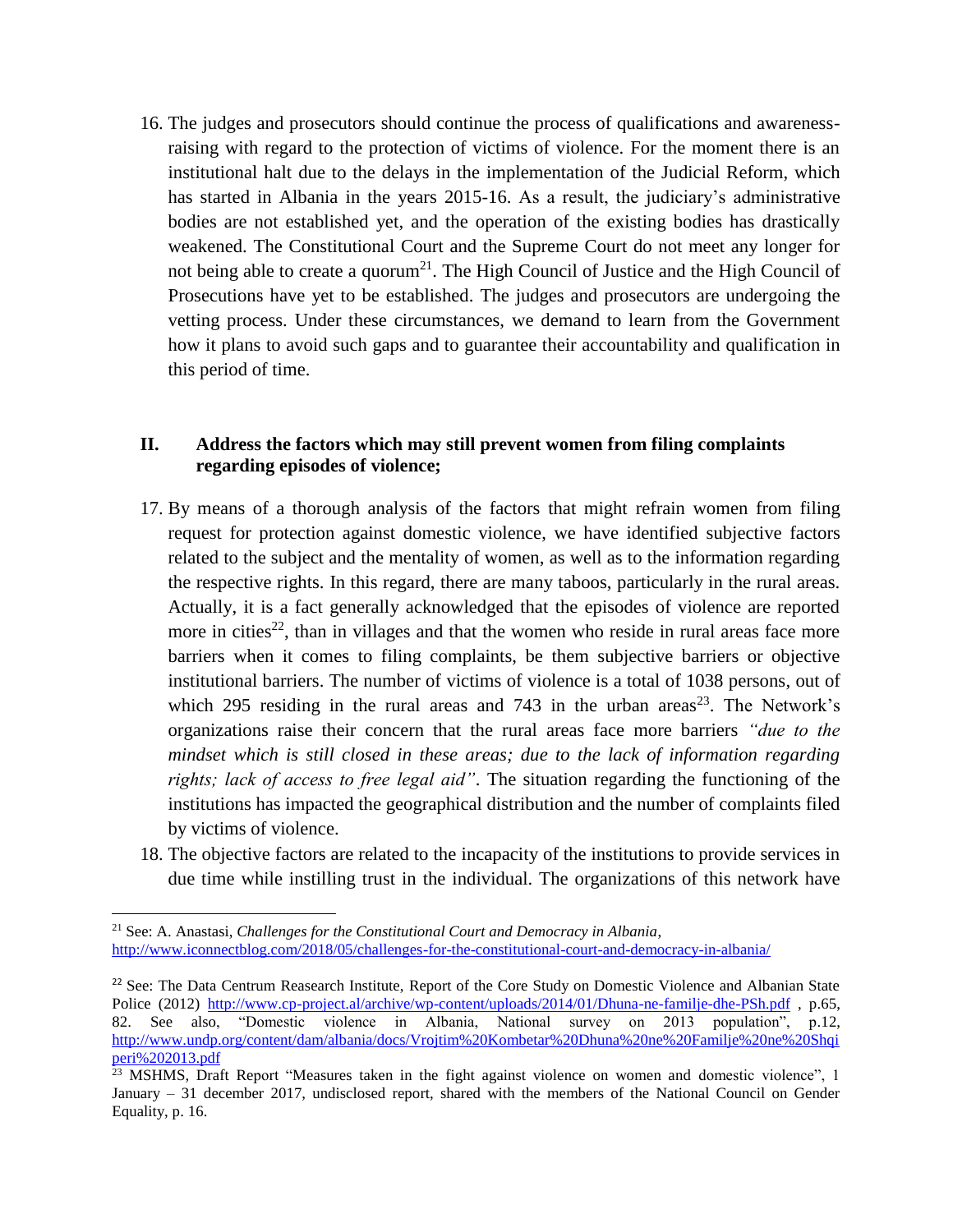reported a series of concerns regarding the deficient functioning of the institutions, which in turn prevents women from reporting episodes of violence. Actually, they point out that *there is an absence of emergency shelters in cities, of a 24/7 hotline, of inter-disciplinary services, of services providing psychological counseling and rehabilitation to the offenders, of mid-term and long-term rehabilitating services for the integration of violence survivors in the society, lack if acts which shall determine the standards and protocols to be followed, etc.* Furthermore, "….*specialized services need to be equally distributed in the whole territory, while providing equal access to all categories of*  women or victims of domestic violence<sup>"24</sup>. Based on the monitoring of NGOs of this Network, it is identified a lack of the engagement of local governments on the raising awareness for women in this field and no budgeting voice is foreseen for this activity<sup>25</sup>.

- 19. The counseling lines, as very important institutions for the reporting of episodes of violence, operate only in certain municipalities, and there is a lack of such lines in the others. In addition, in most cases they do not operate 24/7. As such, e.g. until July of this year, the counseling line at the Municipality of Durres has recorded 15 phone calls which is a small number of reported cases via a telephone number which can be reached only within the regular working hours. In the Vlora Municipality, the counseling 24/7 hotline is located in the premises of "Vatra" Center and it operates only within the regular working hours. The same situation is presented in Shkoder, and what's more to that, it is the caller that has to pay the fee of the phone call.
- 20. The operational state of the National Referral Mechanism is another important aspect, which impacts the access of reporting domestic violence episodes. The reports of this Network's oganizations have pointed out that such a mechanism is functional only in certain municipalities, such as: Tiranë, Durrës, Vlorë, Bulqizë and Korçë, Elbasan, Shkodwr<sup>26</sup>. Whereas in the other areas it is latent and almost not functional. Our general observation is that their role in preventing violence needs to be strengthened. In addition, there are few cases it contributes in when it comes to the prosecution, compared to the number of EPO/PO issued. This deficiency of the mechanisms stems mainly from the lack of the supporting services. For example, the city of Durres, despite having the mechanism already in place, has no emergency center, no shelter for the victims of violence and no dedicated service for the offender's rehabilitation. This is the reason why

 $\overline{a}$ 

<sup>24</sup> Idem, p. 2.

<sup>&</sup>lt;sup>25</sup> During 2017, this fund was missing altogether in Municipality of Durres and Shkodra, while in Vlora Municipality, it was insufficient. Whereas the Korça Municipality should be considered a success story in this regard. See in more detail: QAGJZH dhe RrFGSh, 2018. The Reports for the monitoring the National Strategy on Gender Equality 2016 - 2020 for the Vlora, Korça and Durres Municipality.

<sup>&</sup>lt;sup>26</sup> Even among these cities, there are differences regarding the operation of this mechanism. Thus, e.g. the mechanism performs regularly in Korce, Tirane, Elbasan, whereas in the other municipalities it is not steady. See: idem footnote no. 25.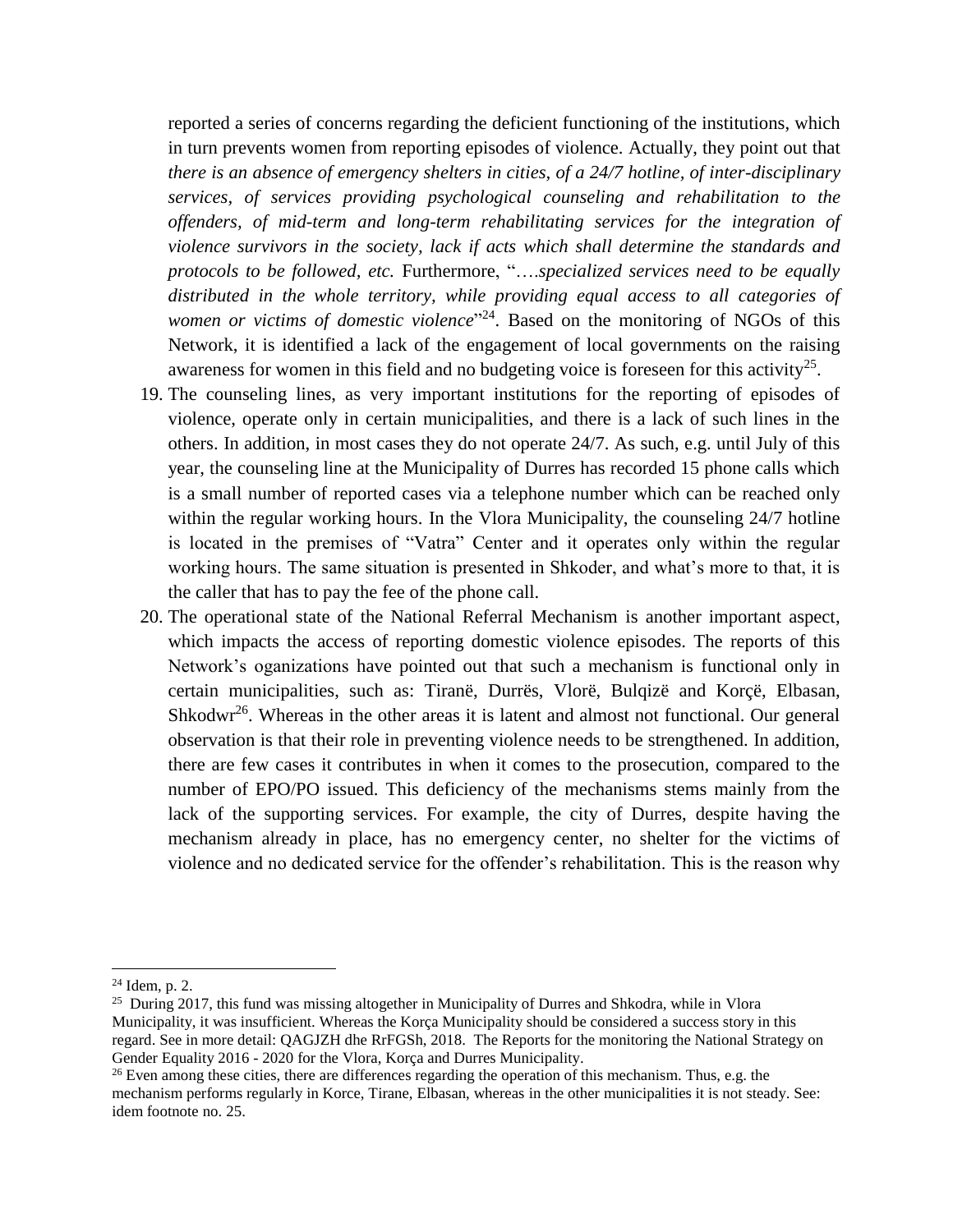the performance of the mechanism is poor and different from the municipality of Korça, where both the mechanism and its supporting services are functional<sup>27</sup>.

- 21. Other gaps in the framework of the functioning of the Referral Mechanism are related to the coordination of the institutions partaking in it. Each member/part of the mechanism attempts to take full responsibility on the case, failing to achieve the desired coordination of a fully operational Mechanism. Certain stakeholders, such as the Regional Education Directorates, are passive and the Network's organizations report their being absent in the meetings and activities organized by the Mechanism. Whereas among the most active and efficient ones are the social services offices in the Municipality and the social workers at the Administrative Units. Furthermore, they have identified the fact that the technical interinstitutional teams do not regularly meet. Thus, in the city of Pogradec, for the year 2018, the technical team held three (non-regular) meetings, all of them initiated by the "Unë Gruaja" (It's me, the woman) association, with the view to handle two urgent cases. As far as the case of A.SH. in Durrës is concerned, the state police failed to engage actively and there was a lack of due coordination among stakeholders at local level, despite the fact that children did report the violence exerted by their father on their mother on 30.12.2017. In a couple of months, their mother was killed by her husband.
- 22. The organizations are also focused on the quality of services provided by the respective workers. One of the major issues identified by the organizations is the fact that the institutions *undergo frequent staff-related changes. These frequent staff mobility is reported among the state police, employment offices and health centers.* In contrast, the local coordinators against violence are reported to be more stable due to the fact that their job position is incorporated in the organizational structure of the Municipality.
- 23. Another crucial issue related to the barriers to violence reporting is the ethics of the institutions' staff. In this regard, the rapport this staff establishes and their attitude towards the victims of the domestic violence are of great importance as factors that would increase the number of violence reporting cases. There have been cases of staff's unethical attitudes reported to the organizations of our Network which provide legal aid in their capacity as clinics. A very disturbing case was when the Police Inspector G.B has been reported for displaying incorrect behavior in the form of moral harassment to the victim, during the procedures for the issuing of the protection order. Upon verification of the Ombudsman's Commissioner, disciplinary measures were taken for the case in question<sup>28</sup>. From our surveys we have found that these measures were taken by the Ethics Commission of the Police Directorate, but we deem them disproportional to the criminal offence.

<sup>&</sup>lt;sup>27</sup> See in more detail: Metaj E., Final report, "ANAYSIS OF THE FUNCTIONING OF THE COORDINATED COOMUNITY RESPONSE TO DOMESTIC VIOLENCE AT THE LOCAL LEVEL IN ALBANIA, TiranE 2015, p.7. accessible at:

[http://www.al.undp.org/content/dam/albania/docs/misc/Final%20CCR%20Report%20June%20%202015\\_ALBANI](http://www.al.undp.org/content/dam/albania/docs/misc/Final%20CCR%20Report%20June%20%202015_ALBANIAN.pdf) [AN.pdf](http://www.al.undp.org/content/dam/albania/docs/misc/Final%20CCR%20Report%20June%20%202015_ALBANIAN.pdf)

 $28$  See: Ombudsman (People's Advocate), Reply to the complaint filed by D.N, dt.05/02/2018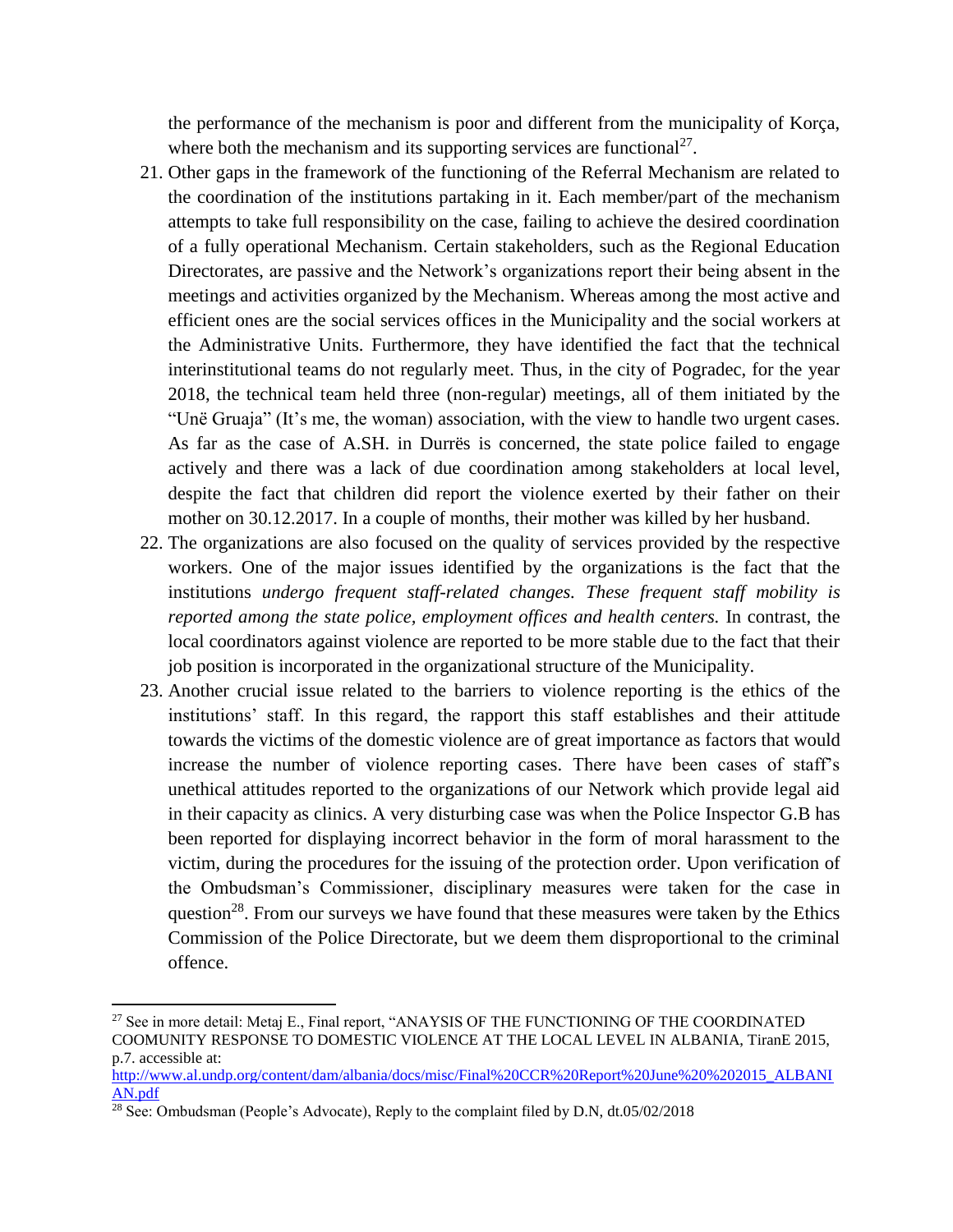### **Suggestions and solutions with regard to the recommendation.**

- 24. The State should increase the financial resources for a better functioning of the counseling lines, while insuring a faster and more accessible service at any time, 24/7. The central government should take measures for funding the Toll-Free National Hotline. Special attention should be given to strengthening the capacities of counseling lines' staff in order to increase their efficiency. This might be achieved through continuous training, ethics monitoring and ensuring tenure of the workers trained for in these sectors.
- 25. There is a need for further monitoring of the institutional reliability and accountability. We would suggest the setting-up of teams in order to monitor the institutional activities, especially of the National Referral Mechanism against domestic violence.
- 26. The cooperation among responsible institutions needs to be strengthened for a faster and more efficient response in following through the episodes of domestic violence.
- 27. We fully support and encourage the Social Care Reform, as it will provide solutions to issues regarding the setting-up of a service network at local level aiming at meeting the needs of different social groups, including the victims of domestic violence.
- 28. There is a need for raising public awareness through informative campaigns (especially) in the rural areas at local level with particular attention to sharing information related to legislation, service functionality, referral mechanisms, etc. The adoption of the National Strategy for community legal education, which was prepared by civil society organizations, while aiming at this field, would increase citizens' awareness for their rights in this regard.
- 29. Along with improvements to free legal aid, as mentioned above, there is a need for free psychological and social assistance<sup>29</sup> for the victims in every city/village. Furthermore, it is of crucial importance the staff qualification in this area with the view to increase the access of victims in reporting episodes of domestic violence, and to provide them with the psychological and social expertise throughout the process.
- 30. The capacity building of the staff in the referral mechanism's institutions should go hand in hand with trainings in professional ethics, which among other aspects, should aim at the aspects related to gender ethics and prevention of behaviors leading to gender-based harassment.
- 31. The NPOs play a very important role in the operation of the mechanism. We recommend that the Albanian authorities and different donors/partners pay particular attention to a more stable and sustainable funding to women's NPOs working to support victims and prevent violence and thus enabling them to meet fully the needs of all victims in

<sup>&</sup>lt;sup>29</sup> For further information see the report drafted by the Center for Legal Civic Initiatives (CLCI) and The Legal Aid Services (TLAS): The role of the psychologist and the social worker for increasing citizen's access to the justice system and protecting the child's best interest. (case of Albania). Tiranë, 2014[. http://www.qag](http://www.qag-al.org/publikime/raport_final.pdf)[al.org/publikime/raport\\_final.pdf](http://www.qag-al.org/publikime/raport_final.pdf)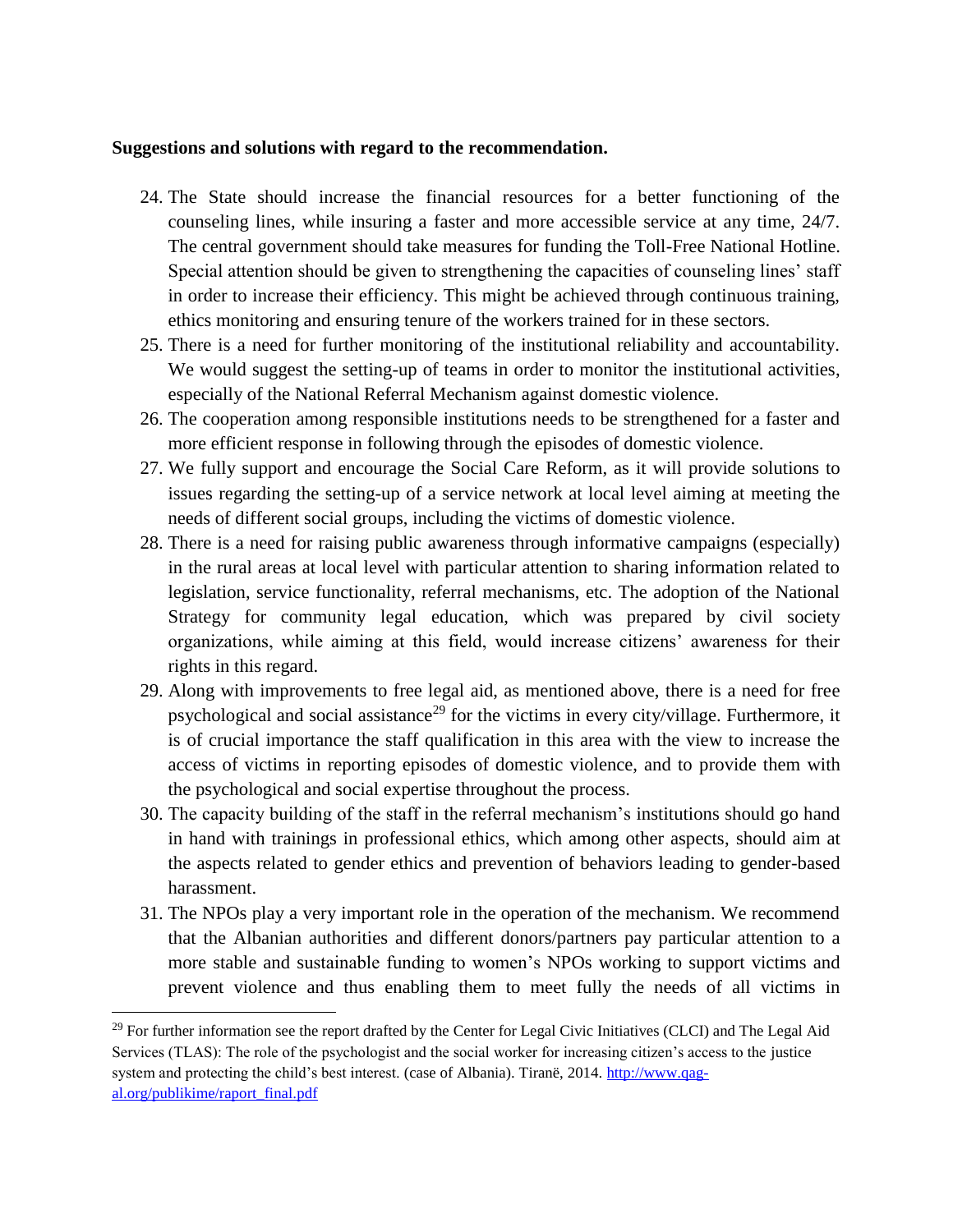compliance with GREVIO's recommendations (paragraph  $32$ )<sup>30</sup>. The establishing of new NPOs at local level shall contribute to increasing the efficiency of the mechanism in question.

- **III. Raise public awareness of domestic violence as a criminal offence (**105.22-Czech Republic**);**
- 32. In the period 2012 2013, the Criminal Code underwent major changes among which it provided for the first time for the criminal offence of "Domestic Violence" (art.130/a). In this article, the code stipulates that active subjects of the criminal offence are people in different family relations and it provides for more severe punitive sentencing compared to other articles, which provide for equally punishable criminal offences of general matter. Furthermore, additions and changes were made regarding the category of the sexual assault as a criminal offence, *"Actions in violation of the Court Decision",* which address the issue of the violation of protection orders issued by the Civil Court; and the provision for the first time of "Stalking", etc.
- 33. With regards to the above-mentioned, several civic awareness campaings are organized aiming at domestic violence as a criminal offence. The civil society organizations of this Network point out the fact that the awareness-raising campaigns, prior to the Code's amendments, were focused on raising public awareness on the need for the Criminal Code to undergo changes. They have cooperated with state institutions with this purpose in mind. Whereas, in the years 2014-2018 (for review objectives), the focus of such campaigns has been informing the general public on the new criminal offences and explaining the procedures and measures provided for by the legal provisions. Thus, there is a difference between the awareness-raising campaigns prior to the changes made to the Criminal Code, with the major focus on civic involvement in the legal changes, and the campaigns of today focusing more on legal education of the general public with regard to these changes, aiming at reporting domestic violence as a criminal offence.
- 34. The organizations carry out three major activities with awareness-raising as their sole purpose, but generally speaking, they lack coordination. Firstly, they try to engage in drawing the attention toward domestic violence as a crime and the opportunities to report it as such. Apart from the traditional instruments, such as the protests in front of the Parliament, the organizations have opted for other more innovative means such as theater performances on issues of social involvement, and commentaries of movies dedicated to pupils and students.
- 35. *Secondly*, the organizations have been engaged in the activities focusing on informing and legally educating the general public, by explaining the nature of the criminal offence, the consequences and procedures in place for its prosecution. In this framework, the talks held in schools carried out by organizations operating in Elbasan and the talks with the community in Vlora have been very efficient. The participants in these campaigns have increased in number due to the involvement of the students of the Law Faculties and of

l

<sup>30</sup>GREVIO's (Baseline) Evaluation Report on legislative and other measures giving effect to the provisions of the Council of Europe Convention on preventing and combating violence against women and domestic violence. [https://rrjetikunderdhunesgjinore-monitorime.al/2018/03/23/raporti-i-grevio-s-per-masat-legjislative-dhe-te-tjera-qe](https://rrjetikunderdhunesgjinore-monitorime.al/2018/03/23/raporti-i-grevio-s-per-masat-legjislative-dhe-te-tjera-qe-zbatojne-dispozitat-e-konventes-se-keshillit-te-evropes-per-parandalimin-dhe-luftimin-e-dhunes-ndaj-grave-dhe-dhunes-ne-familje)[zbatojne-dispozitat-e-konventes-se-keshillit-te-evropes-per-parandalimin-dhe-luftimin-e-dhunes-ndaj-grave-dhe](https://rrjetikunderdhunesgjinore-monitorime.al/2018/03/23/raporti-i-grevio-s-per-masat-legjislative-dhe-te-tjera-qe-zbatojne-dispozitat-e-konventes-se-keshillit-te-evropes-per-parandalimin-dhe-luftimin-e-dhunes-ndaj-grave-dhe-dhunes-ne-familje)[dhunes-ne-familje](https://rrjetikunderdhunesgjinore-monitorime.al/2018/03/23/raporti-i-grevio-s-per-masat-legjislative-dhe-te-tjera-qe-zbatojne-dispozitat-e-konventes-se-keshillit-te-evropes-per-parandalimin-dhe-luftimin-e-dhunes-ndaj-grave-dhe-dhunes-ne-familje)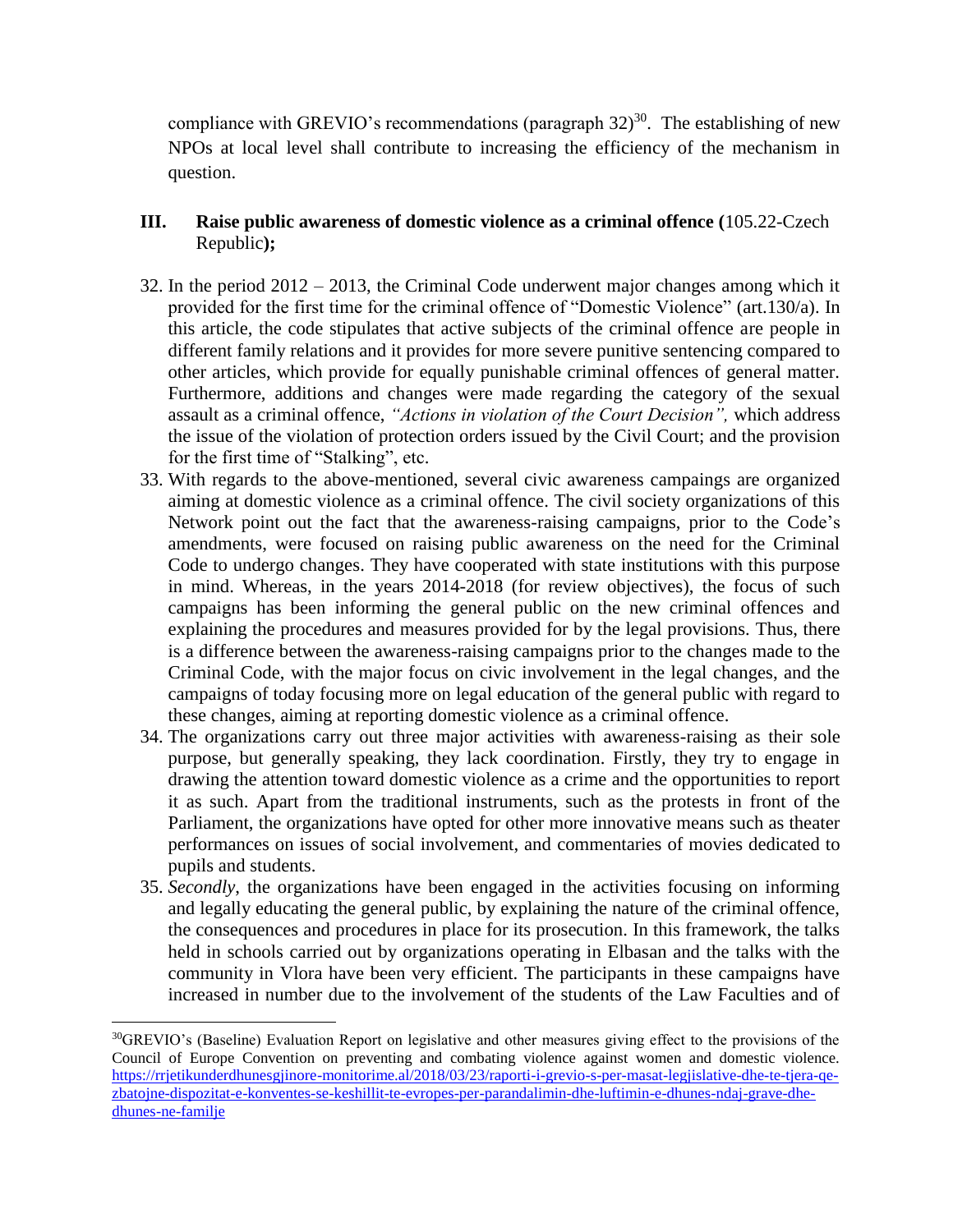the volunteers from the Pro-Bono Teams.

- 36. *Thirdly*, the participations of organizations in different trainings of police officers, prosecutors, judges, has been highly efficient in terms of awareness raising as it enabled practitioners to better grasp the issues encountered in the Albanian family context. These training sessions were carried out in close cooperation with the School o f Magistrates, local authorities, state police, etc.
- 37. Among the issues raised by the organizations regarding problems faced when campaigning was the inability to continuously organize awareness campaigns. All organizations report that these campaigns are generally organized in cooperation with central and local authorities, mainly during the 16 days dedicated to the actions against gender-based violence, on the Orange Days, on the International Women's Day, and rarely in other times of the year. In most cases, the campaigns were concentrated in cities in the form of protests, whereas in villages in the form of informative talks in schools or local authorities.
- 38. Another issue was the organizing of the awareness-raising campaign with no consideration given to the interests of different target groups, which would have otherwise improved the quality of this information-sharing activity. The group of the young beneficiaries has been small, while major attention was given to women with little consideration to the group of detainees. In most cases, the information was given in broad terms with little focus on insights on offences recently provided for in the Criminal Code, or newly established institutions provided for in the Criminal Procedure Code with regard to domestic violence.
- 39. We have observed that the awareness-raising and information-sharing activites do not undergo any evaluation or monitoring. There is no information regarding the accurate number of participants, their gender or the gender of the participants or the impact of these activities. Nevertheless, on broader terms, these activities have involved more women and girls and fewer men and boys. Nevertheless we can draw conclusions by analyzing the increase in the number of reports of domestic violence episodes both in civil and criminal proceedings 31 .

## **Recommendations for the enhancement of awareness-raising campaigns**

- 40. The awareness-raising and information-sharing campaigns need to be organized by dividing the subjects into different beneficiary groups. Special attention should be paid to the young people, particularly the teenagers who have reached the age of criminal liability. The awareness and information should target not only girls and women, but efficient mechanisms should be put in use in order to involve men and boys as well.
- 41. It is of vital importance for the campaign organization to have a clear focus of the issue at hand, because as it was mentioned above, domestic violence has just been one of the aspects of a much broader campaign. For the moment, the awareness-raising and information-sharing campaigns should focus on the rights and obligations provided for in the Criminal Procedure Code, in particular about the victims of the criminal offence. This

<sup>&</sup>lt;sup>31</sup> During the period of time 2016-2017 Tirana's District Court has heard 930 cases involving 944 defendants for the criminal offence of domestic violence. See: "*Respect of the rights of victims/survivors of domestic violence in the judicial process*", Human rights in Democracy Center, Tirana, 2017, p.65-74